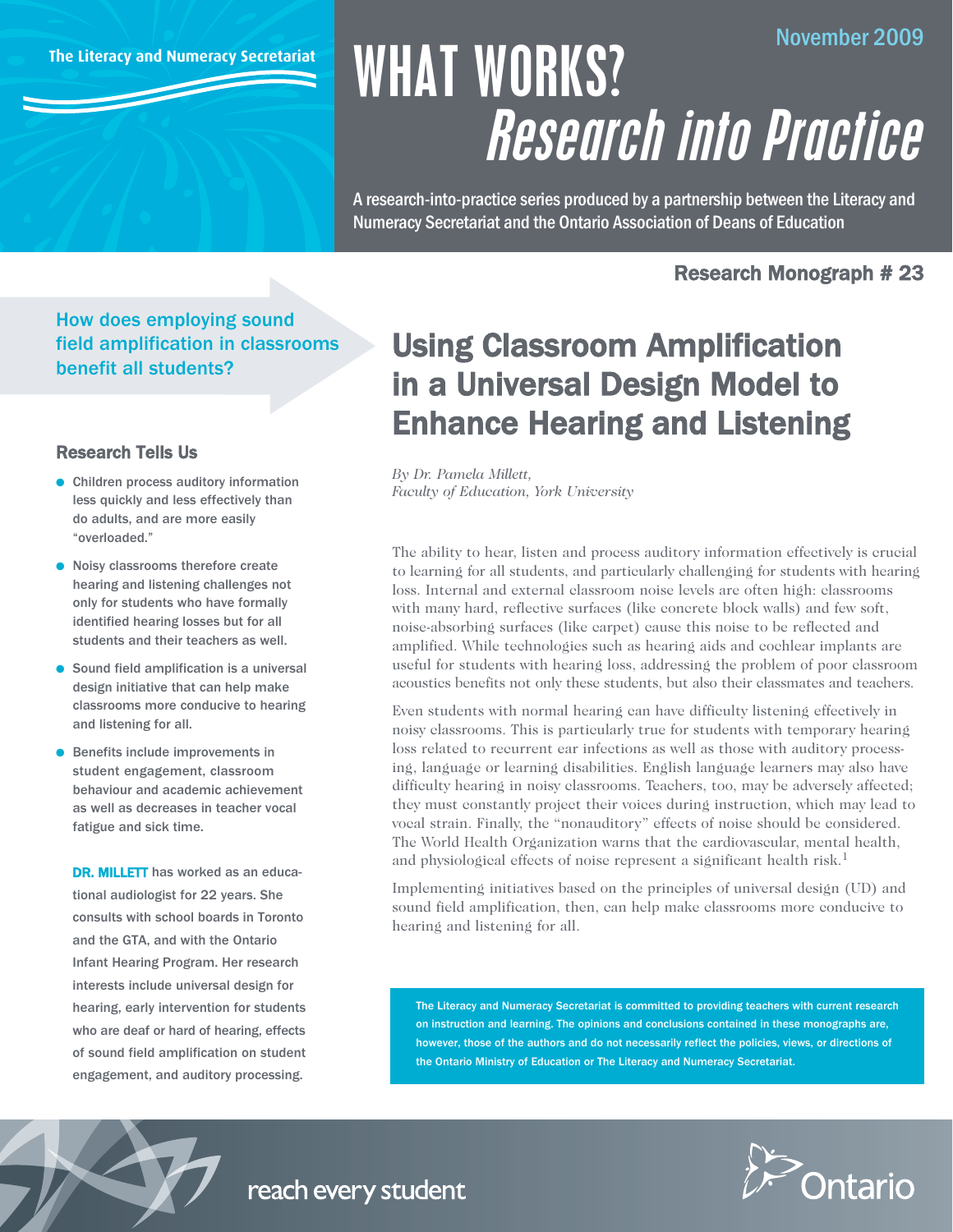"Ideally, all classrooms would be designed to be quiet, with minimal reverberation and consistently clear sound; students would be able to hear and understand easily and teachers would not need to strain their voices."

"Low-tech strategies for reducing noise and improving the acoustical environment (such as keeping the classroom door closed, adding sound absorptive coverings to chair legs and using effective classroom management strategies) are helpful but seldom sufficient."

"The cost of a sound field amplification system is roughly equivalent to the cost of a single computer. However, unlike computers, sound field systems have a lifespan of many years and do not require upgrades."



## **The Universal Design Concept**

Universal design is an approach to designing environments, products and communications that are "usable by all people, to the greatest extent possible, without the need for adaptation or specialized design."<sup>2</sup> It is based on the principle that changes made to physical spaces to accommodate persons with disabilities will benefit everyone. For example, entrance ramps to buildings allow easier access not only for people using wheelchairs, but also for parents with strollers, and for those who find it difficult to climb stairs. In the classroom, UD addresses the need for learning environments that work for all students and meet a wide variety of learning needs. Well-designed classrooms with good listening environments are important for all students, not just those with permanent hearing loss.

## **Concerns in the Classroom**

#### Concerns about hearing

As many as one in five students at the primary/junior level have temporary mild hearing loss at any given point during the school year.<sup>3</sup> Although temporary, the average ear infection lasts approximately six weeks; the associated hearing loss may be mild, but can result in a student missing up to 20 per cent of auditory information.4 While most students outgrow the problem, students with Down syndrome, students with structural abnormalities of the head or face (such as students with fetal alcohol syndrome, or Treacher Collins syndrome) and First Nations students may continue to experience frequent problems well into adolescence.<sup>5</sup>

Further, with the elimination of school hearing screenings, hearing loss can go undiagnosed in students with milder losses or with hearing loss in only one ear. Without systematic screening programs, milder hearing loss may not be identified until age seven, on average.<sup>6</sup> The total number of students with hearing loss in classrooms, then, may be far larger than the number of students formally identified as deaf or hard of hearing.

#### Concerns about auditory processing skills

Listening and processing skills are neuromaturational – the parts of a child's brain that process auditory information may take many years to reach adult level proficiency. Selectively listening to one sound source, tuning out background noise and filling in missing pieces of auditory information are skills that continue to develop well into adolescence.<sup>7</sup> Children process auditory information less quickly and less effectively than do adults, and are more easily "overloaded."

All children have less efficient auditory processing skills than adults; even those who demonstrate normal hearing may effectively process and remember less auditory information under adverse acoustical conditions (such as high noise levels). Research indicates that children with auditory processing disorders, learning disabilities and language disorders, and children who are English language learners, have even more difficulty understanding spoken language under these conditions.  $8,9,10$ 

#### Concerns about the acoustical environment

Many classrooms represent poor acoustical environments for listening.<sup>11</sup> Because children are less able to listen in noise than adults, researchers recommend that a teacher's voice be at least 15 decibels louder than the background noise.<sup>10</sup> Typical classrooms have noise levels equal to or only slightly lower than the levels of the teachers' voices; thus, students are left listening in "a sea of noise."<sup>11, p. 119</sup> Although construction standards have been proposed to create better classroom acoustics, school boards are not legally obligated to adhere to these standards when building or renovating schools.<sup>12</sup>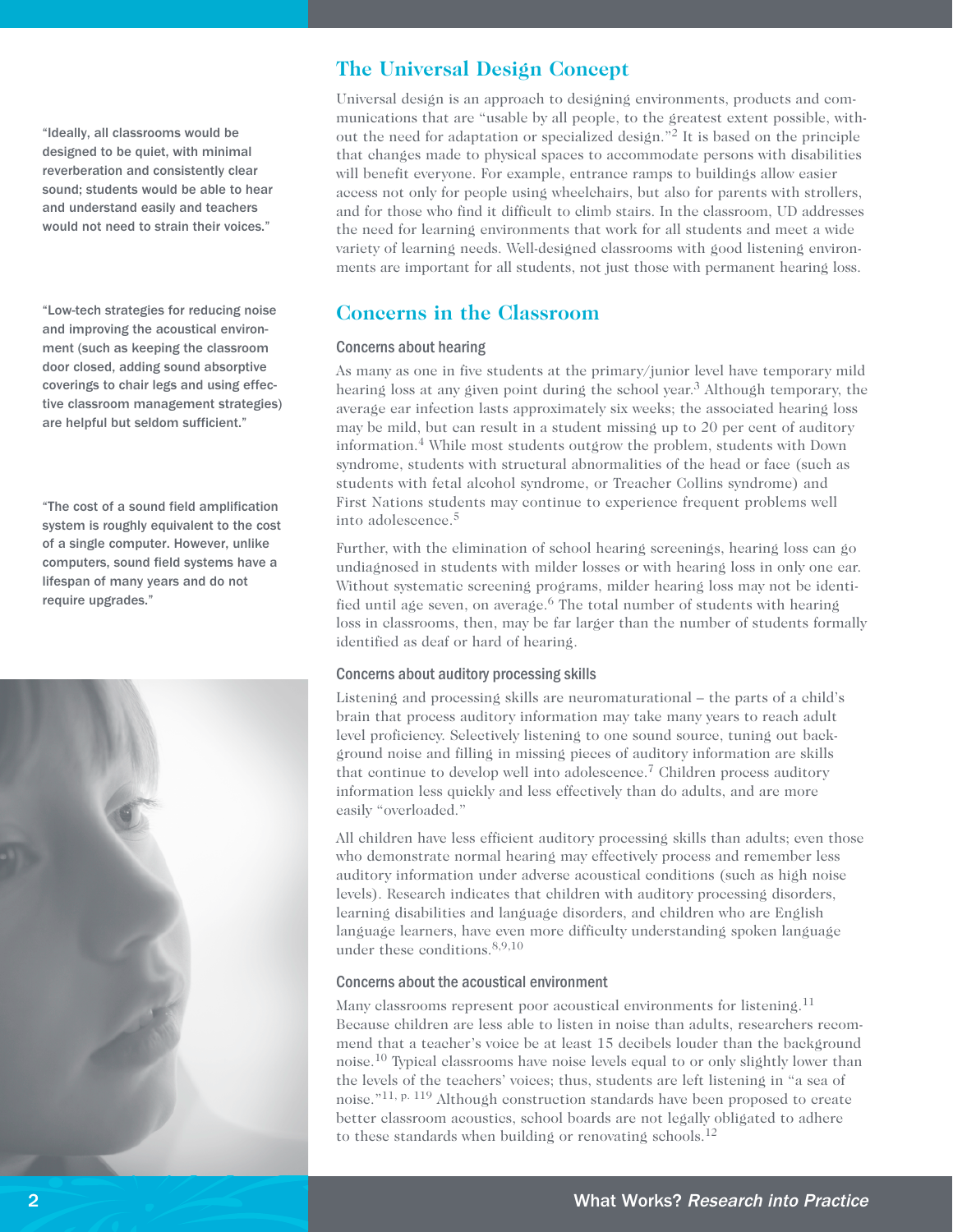#### Concerns about teacher vocal fatigue

The inherently high demand on teachers' voices is a fact of life for the profession. The most observable symptoms of vocal strain are reduced volume and pitch or voice breaks – problems that can make it difficult for students to hear their teachers. Vocal strain poses a number of health risks, including pain, permanent vocal fold damage, general fatigue and increased susceptibility to upper respiratory infections.

Designing visually attractive classrooms that are conducive to learning and meet acoustical standards can be challenging. When these issues are not addressed, however, both students' learning and teachers' health are negatively affected.

## **How Sound Field Amplification Addresses these Concerns**

Ideally, all classrooms would be designed to be quiet, with minimal reverberation and consistently clear sound; students would be able to hear and understand easily and teachers would not need to strain their voices. Unfortunately, the very design features that are conducive to good acoustics (such as carpets, drapes and absorptive wall surfaces) may create problems for students and teachers with allergies or mobility challenges. Low-tech strategies for reducing noise and improving the acoustical environment (such as keeping the classroom door closed, adding sound absorptive coverings to chair legs and using effective classroom management strategies) are helpful but seldom sufficient. There is, however, a solution that satisfies virtually all of the recommended requirements for UD, is readily available and is being used in classrooms across Canada: sound field amplification.

These systems use a teacher-worn, wireless microphone and one or more speakers in the classroom. Mild amplification allows the teacher's voice to be clearly heard above the background noise, at a volume that remains consistent throughout the classroom, and throughout the day. Because the speakers distribute the teacher's voice equally across the classroom, all students are able to hear clearly. The teacher's voice remains at a constant level, even if the teacher turns away from the students (as when writing on the blackboard). When a second, passaround microphone is made available for students to use when speaking, students are able to hear their peers, as well.

While virtually all public buildings where adults share information (such as auditoriums and theatres) are equipped with some type of sound amplification system, most classrooms are not. Ideally, sound field amplification systems will become a standard feature of new school blueprints, as the wiring and hardware can be easily and cheaply incorporated during construction. Many existing schools are also committed to improving classroom acoustics for all children, installing as many classroom sound systems, as funding will allow. The cost of a sound field amplification system is roughly equivalent to the cost of a single computer. However, unlike computers, sound field systems have a lifespan of many years and do not require upgrades.

## **Implications for Classroom Practice**

Sound amplification systems have been used in classrooms in the United States since the early 1980s and are being seen more and more frequently in Canadian classrooms. Some of the benefits of sound field systems include:

- improvements in speech perception scores for students, particularly younger students and those at risk for hearing or listening difficulties<sup>13</sup>
- $\bullet$  decreases in teacher vocal fatigue problems and sick time<sup>14</sup>

#### More information

"An excellent resource for more information about classroom acoustics, including recent Canadian research, acoustical standards, and advocacy for better listening environments can be found at the website for the Canadian Association of Speech-Language Pathologists and Audiologists.

http://www.caslpa.ca/english/resources/ noise\_in\_classroom.asp#materials

**"Sound field amplification systems increase students' ability to hear and listen, improve acoustical environments and alleviate teachers' vocal strain."**